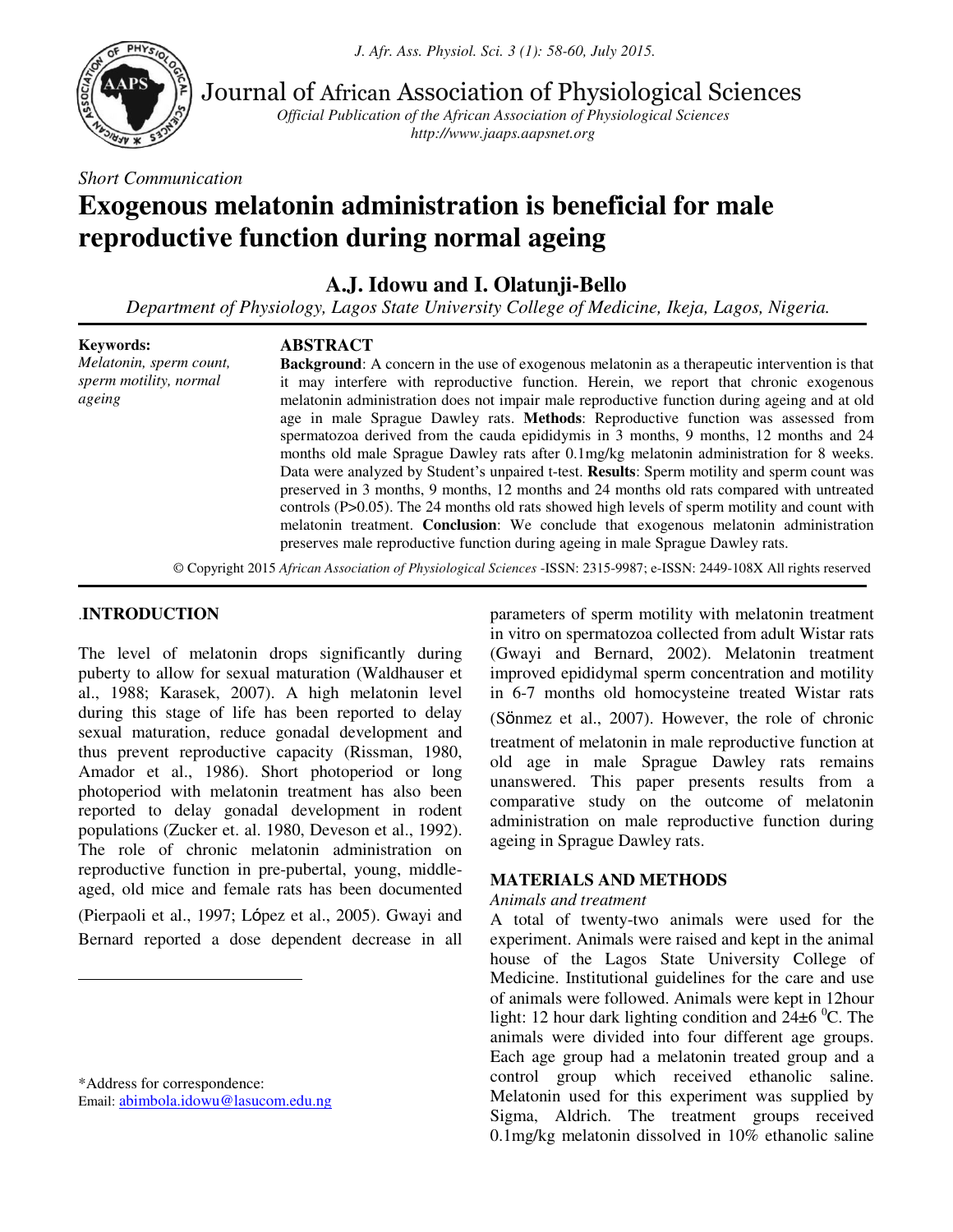while controls received ethanolic saline only. At the termination of the experiment, animals were sacrificed by cervical dislocation. The paired testes and epididymis were quickly dissected out for sperm analysis.

#### *Sperm Count*

Reproductive tests were carried out after sacrificing the animals by cervical dislocation. Sperm was drawn from the epididymis of each animal for assessment of morphology and count using the light microscope and the haemocytometer for counting. Spermatozoa in the cauda epididymidis was diluted to 1ml with normal saline. Haemocytometer (Improved Neubaeur chamber), was filled with sperm suspension from cauda epididymidis diluted 1: 20 with formal saline. This was charged unto the counting chamber and the sperm cell counted using x40 Objective. To count the number of cells, five squares was read and the average of the count from the five squares was multiplied by 1 (one) million (WHO, 1999).

#### *Sperm Motility*

We assessed sperm motility immediately the epididymis was excised according to the method described by (Minaii et al., 2014) with some modification. Briefly, one of the paired epididymis was excised on a warm slide at  $37^{\circ}$ C. A drop of warm saline  $37^{\circ}$ C was added and the mixture covered with cover slip. Motility was scored under X40 objective using a light microscope.

# *Data and Statistical Analysis*

Data was reported as +SEM and statistical Analysis was carried out using unpaired t-test with a significance level of P<0.05.



**Fig: 1**: Sperm Motility Scores in ethanolic saline (ES) and melatonin (M) treated rats in percentages P>0.05 (Melatonin treated 3 months vs Melatonin treated 9months); P>0.05 (Melatonin treated 9 months vs Melatonin treated 12months); P>0.05 (Melatonin treated 12 months versus Melatonin treated 24 months)

#### **DISCUSSION**

We studied the role that exogenous melatonin may play in reproductive parameters during ageing and at old age. In this study, exogenous melatonin did not show any adverse effect on sperm motility or sperm count at old age, although there were insignificant reductions in the parameters measured in the younger groups. From these results we speculate that melatonin due to its lipophilicity, hydrophilic and ubiquitous characteristic may improve reproductive profile during old age through its strong antioxidant property and ability to penetrate cellular organelles as reported by Reiter et al., 2002, Messner et al., 1998 and Martin et al, 2000.



**Fig. 2:** Sperm Count in ethanolic saline (ES) and melatonin (M) treated rats in million. P>0.05 (Melatonin treated 3 months vs Melatonin treated 9months); P>0.05 (Melatonin treated 9 months vs Melatonin treated 12months); P>0.05 (Melatonin treated 12 months versus Melatonin treated 24 months)

In contrast with reports on melatonin administration in adult Wistar rats by Gwayi and Bernard, 2002, we found no reduction on the sperm motility scores in 9 months and 12 months old male Sprague Dawley rats (Figure 1). However, the reduction in sperm count observed in the 3 months, 9 months and 12 months melatonin treated rats (Figure 2) is consistent with earlier studies on its anti-gonadal function in pubertal rats (Hastings et al., 1985; Olatunji-Bello and Sofola, 2001), although the reduction we observed was insignificant.

It is important to mention that in this study, the 24 months old animals that received ethanolic saline only, all died before the terminal date of the experiment (Figure 1 and Figure 2). This was not the case with the melatonin treated animals which had about 66% survival rate. A limitation to this study is the limited number of animals especially in the older groups due to deaths recorded during the experiments.